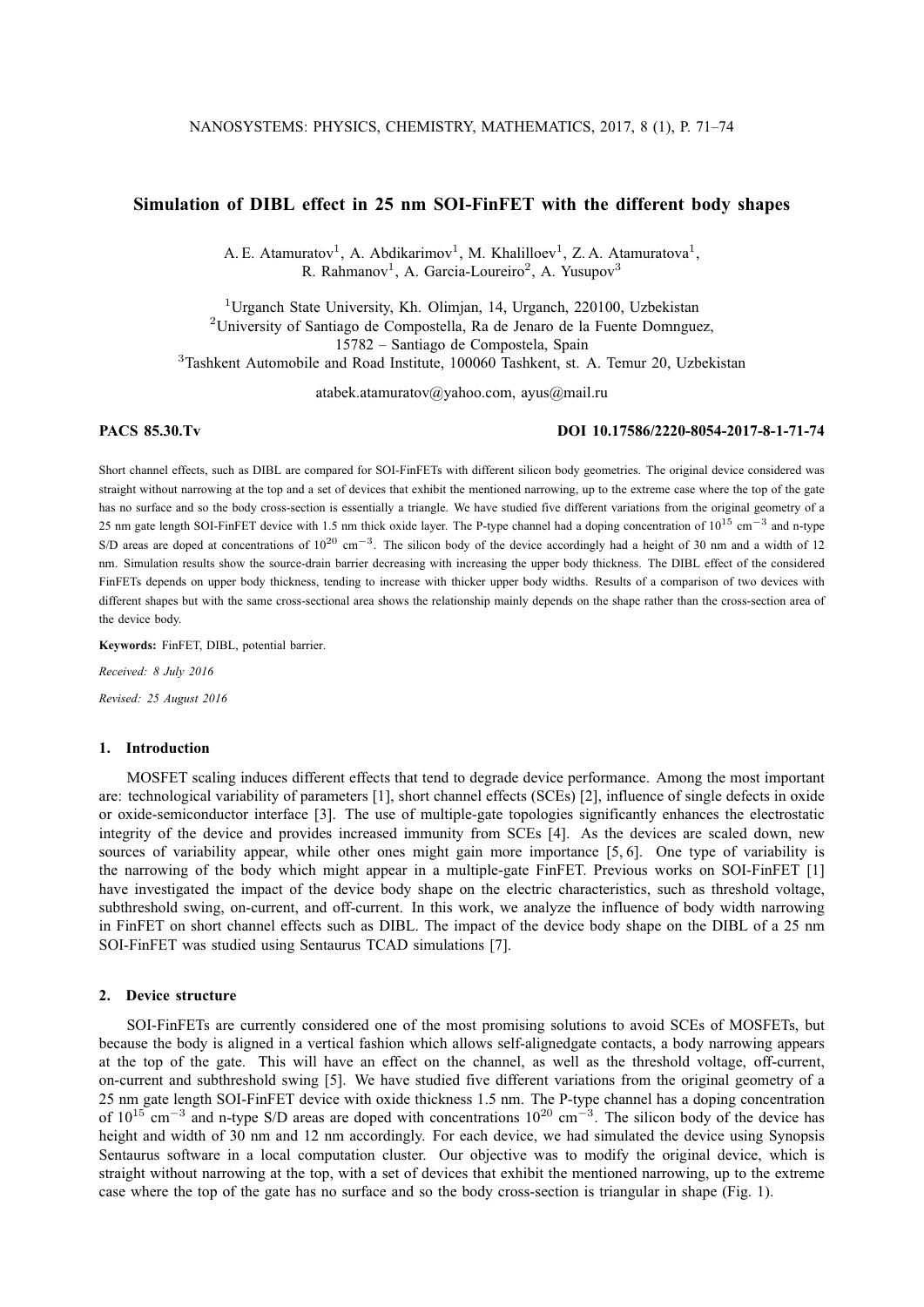

FIG. 1. Cross-section of SOI-FinFETs simulated, with different body top thickness, silicon body cross-section is modified from rectangle shape (a structure 1 with maximal body top thickness) up to triangle geometry (structure 6 with zero body top thickness)

# **3. Results of simulation and discussion**

We have analyzed the influence of varying the geometry of a 25 nm gate length FinFET device to DIBL. This study has been done via drift-diffusion simulations that include quantum corrections.

For calculating DIBL, we simulated Id–Vg characteristics of FinFET devices with the geometrical parameters mentioned in Section 2. The DIBL was calculated as the change of threshold voltage per 1 V change of drain voltage. The characteristics were simulated for  $V ds = 0.05$  V and 0.75 V. In Fig. 2, the Id–Vg characteristics, normalized to cross-section area for FinFET, with different upper body widths, are shown.



FIG. 2. The normalized transfer characteristics for FinFETs with different body top thickness at  $V ds = 0.75$  V

The DIBL effect had a strong influence on the device geometry of FinFET and increased with increased upper body thickness (Fig. 3). This means that the threshold voltage was controlled more by the gate voltage than by the drain voltage for devices with narrower upper bodies.

Such behavior of DIBL for FinFETs with different upper body widths may be connected with changing of parasitic capacitive coupling between source (drain) and gate of the device structure; this results in a changing of potential distribution between the source and the drain for devices with different upper body widths (Fig. 4).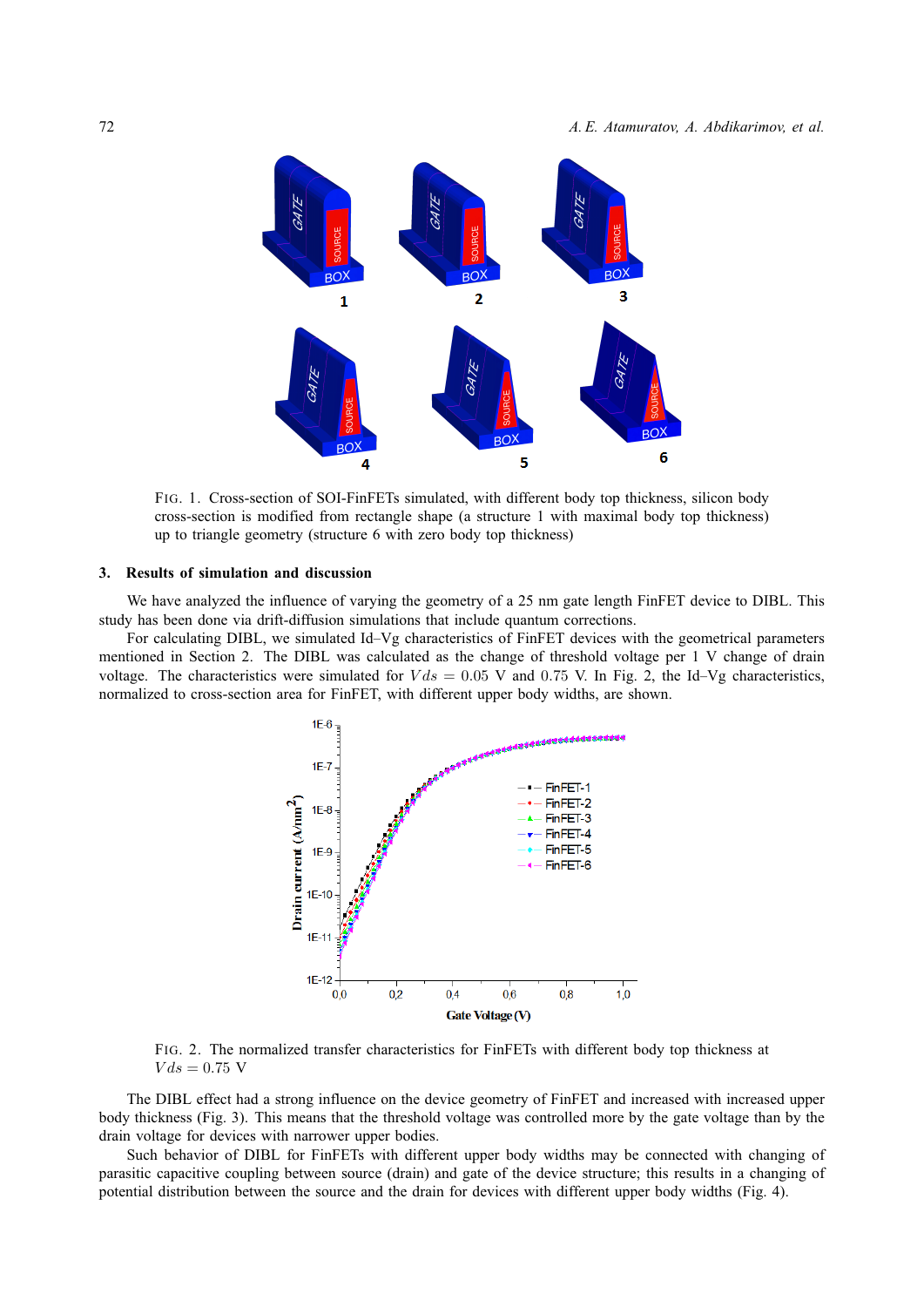

FIG. 3. SOI-FinFET DIBL dependence on body top thickness



FIG. 4. Potential distribution in the center of the body between source and drain ends of FinFETs with different body top thickness.  $V ds = 750$  mV

In Fig. 4, the potential barrier between source and drain is shown to be lowered with increasing upper body thickness. The potential distribution and the potential barrier between the source and drain depend on the drain-source voltage (Fig. 5), which shows the DIBL effect.

In the considered FinFET devices, under conditions of constant height with decreasing upper body thickness, the cross section area also decreased. In order to verify the effect that the change in cross section area had on DIBL, the value was obtained for the initial device with rectangle top and compared to that of a device with triangle top, but with the same cross-section area (i.e. different height). The results showed that the DIBL value for the triangular device was 34 mV/V, which was less than the value obtained for the rectangular geometry device (51 mV/V). This indicate that the change in shape had more of an effect on the DIBL than the change of cross-section area of the device.

### **4. Conclusion**

Simulation of SOI-FinFETs was performed with different upper body widths, starting with the original device, which was straight without narrowing at the top and a set of devices that exhibit the mentioned narrowing, up to the extreme case where the top of the gate had no surface and so the body cross-section was a triangle. These results showed source-drain barrier decreasing with increased upper body thickness. The DIBL effect of the considered FinFETs depended on upper body thickness, increasing with increased upper body width. Such behavior of the dependence is mainly connected with the shape rather than the cross-section area of the device's body.